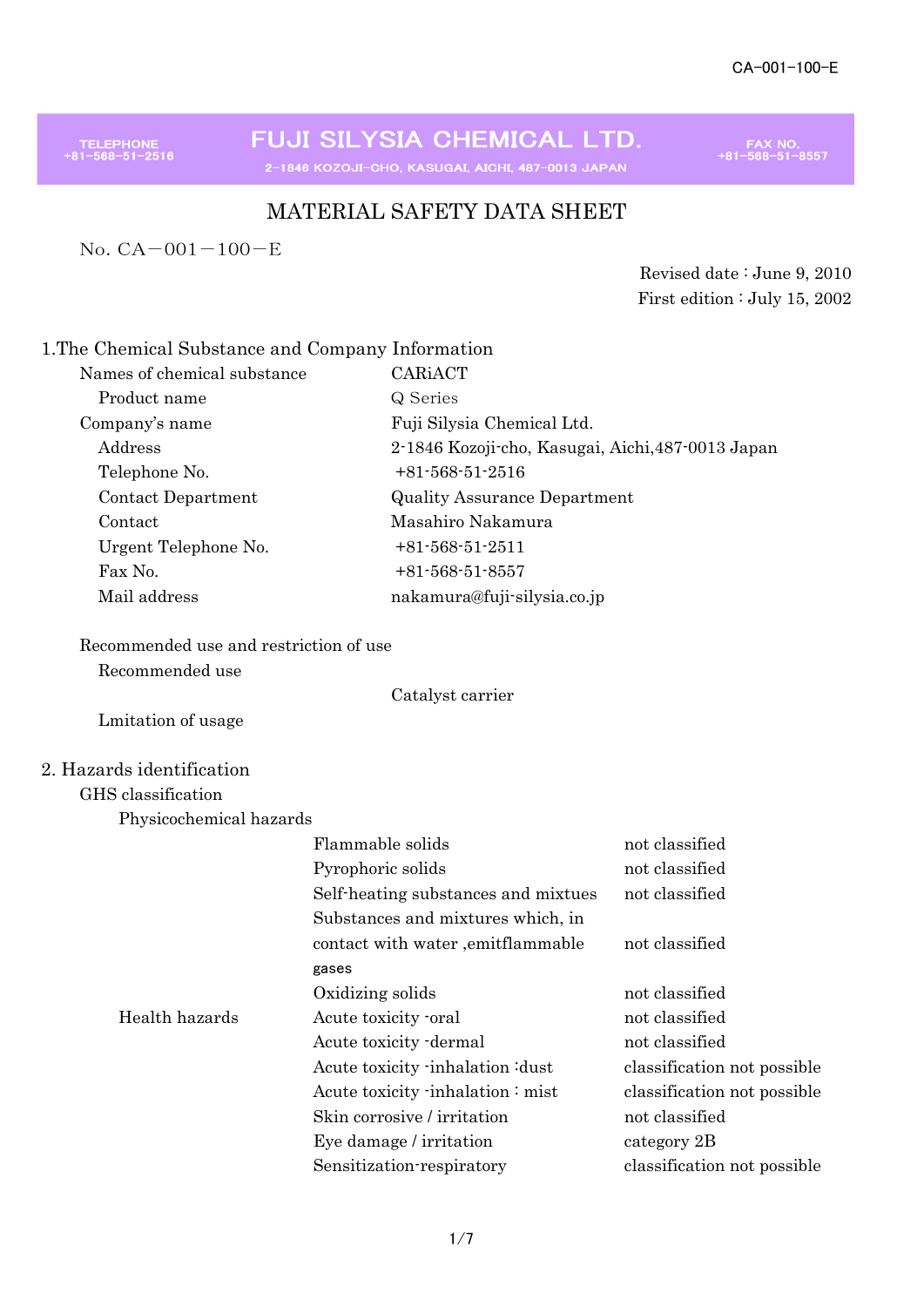| <b>FELEPHONE</b><br>-568-51-2516 | FUJI SILYSIA CHEMICAL LTD.<br>2-1846 KOZOJI-CHO, KASUGAI, AICHI, 487-0013 JAPAN | <b>FAX NO</b><br>$+81 - 568 - 51 - 8557$ |
|----------------------------------|---------------------------------------------------------------------------------|------------------------------------------|
|                                  | Sensitization-skin                                                              | classification not possible              |
|                                  | Germ cell mutagenicity                                                          | not classified                           |
|                                  | Carcinogenicity                                                                 | not classified                           |
|                                  | Toxic to reproduction                                                           | classification not possible              |
|                                  | Specific target organ systemic toxicity                                         | classification not possible              |
|                                  | (single exposure)                                                               |                                          |
|                                  | Specific target organ systemic toxicity<br>(repeated exposure)                  | classification not possible              |
|                                  | Aspiration toxicity                                                             | classification not possible              |
| Environmental hazards            |                                                                                 |                                          |
|                                  | Hazardous to the aquatic<br>environment-acute hazard                            | classification not possible              |
|                                  | Hazardous to the aquatic<br>environment chronic hazard2                         | classification not possible              |
|                                  |                                                                                 |                                          |

## Label elements

| Pictogram or symbol     | Non                  |
|-------------------------|----------------------|
| Signal Word             | Warning              |
| Hazard statement        | Cause eye irritation |
| Precautionary statement |                      |
| [Precaution]            |                      |

【Correspondence】 If in eyes : Rinse cautiously with water for several minutes. Remove contact lenses,if present and easy to do. Continue rinsing. If eye irritation persists, get medical advice/attention. Wash hands thoroughly after handling. 【Storage】

## 【Disposal】

Country / area information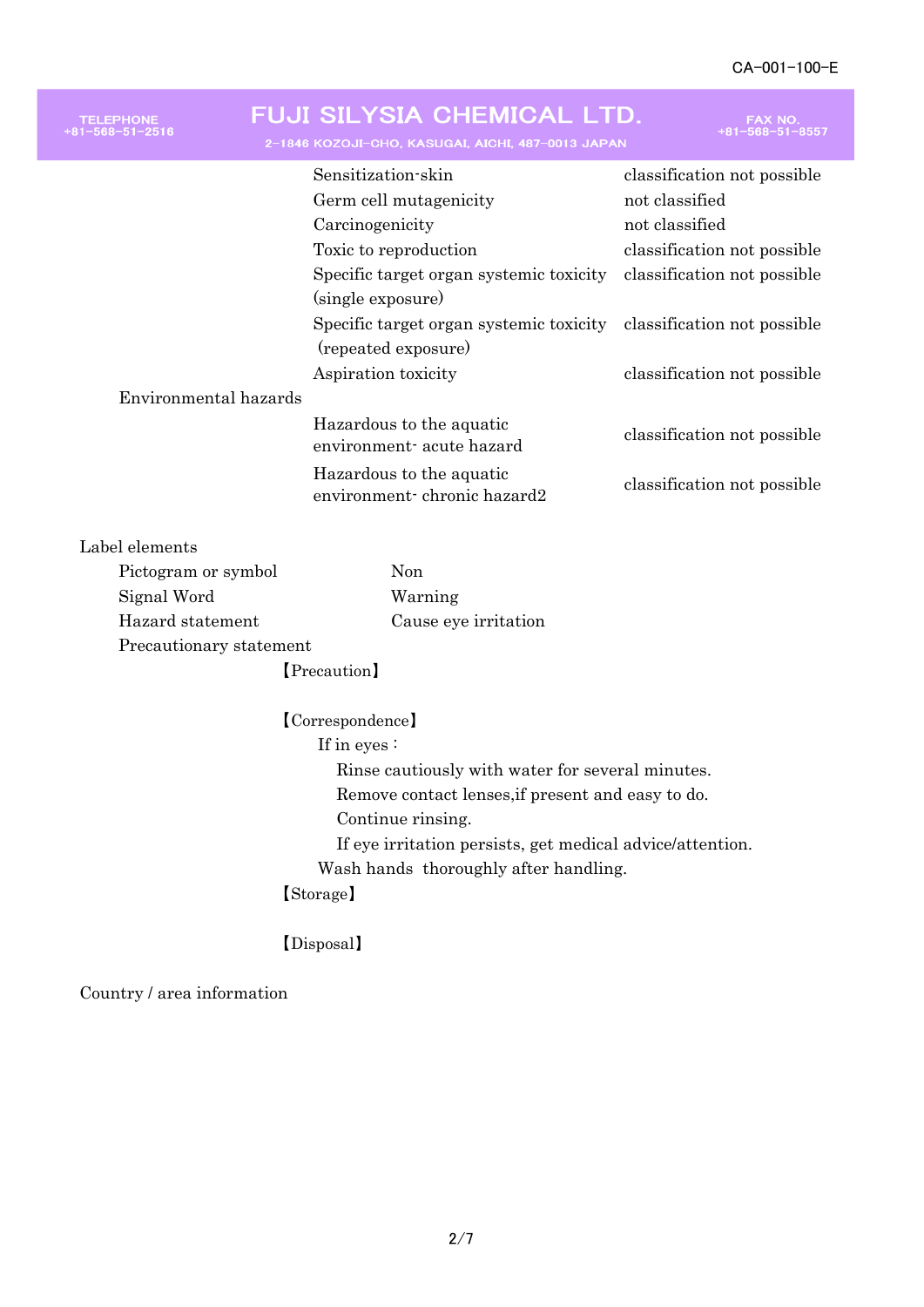| <b>TELEPHONE</b>                                                  | FUJI SILYSIA CHEMICAL LTD.<br>FAX NO<br>-568–51–8557<br>2-1846 KOZOJI-CHO, KASUGAI, AICHI, 487-0013 JAPAN |
|-------------------------------------------------------------------|-----------------------------------------------------------------------------------------------------------|
| 3. Composition / Information on Ingredients                       |                                                                                                           |
| Chemical characterization                                         | Single substance                                                                                          |
| Chemical name or generic name                                     | Amorphous silico dioxide                                                                                  |
| Alias                                                             | Silica Gel                                                                                                |
| Chemical formula                                                  | SiO <sub>2</sub>                                                                                          |
| CAS registered No.                                                | 7631-86-9                                                                                                 |
| Official gazette No.                                              | $(1)$ -548                                                                                                |
| A purity or a range                                               | 100%                                                                                                      |
| 4. First Aid Measure                                              |                                                                                                           |
| <b>IF INHALED</b>                                                 | No emergency care is anticipated.                                                                         |
|                                                                   | Get medical advice/attention if you feel unwell.                                                          |
| IF ON SKIN                                                        | No emergency care is anticipated.                                                                         |
|                                                                   | If skin irritation or redness occurs, get medical advice/attention.                                       |
| IF IN EYES                                                        | Do not rub eyes.                                                                                          |
|                                                                   | Rinse cautiously with water for several minutes.                                                          |
|                                                                   | Remove contact lenses, if present and easy to do.                                                         |
|                                                                   | Continue rinsing.                                                                                         |
|                                                                   | If eye irritation persists, get medical advice/attention.                                                 |
| <b>IF SWALLOWED</b>                                               | Vomit up linse mouth with clean water well.                                                               |
|                                                                   | Get medical advice/attention if you feel unwell.                                                          |
| 5. Fire Fighting Measure                                          |                                                                                                           |
| Extinguish                                                        | This material is not combustible.                                                                         |
|                                                                   | Use extinguish agents appropriate for surrounding fire.                                                   |
| Special hazards                                                   |                                                                                                           |
| Special fire extinguishing method                                 |                                                                                                           |
| Protection of a person to extinguish                              |                                                                                                           |
| a fire                                                            | Wear respiratory protection or chemical protective clothing                                               |
|                                                                   | for surrounding fire.                                                                                     |
| 6. Accidental Release Measure<br>Instructions for the human body, |                                                                                                           |
| Protective equipment and emergency step                           |                                                                                                           |
|                                                                   | Isolate hazard area and deny entry to unnecessary personel.                                               |
|                                                                   | Wear appropriate protection to avoid contact/inhalation to eyes and                                       |
| skin.                                                             |                                                                                                           |
|                                                                   | (ref. "8. Exposure Control/ Personal Protection ")                                                        |
| Instructions for the environment                                  |                                                                                                           |
|                                                                   | Do not discharge it to environment.                                                                       |
|                                                                   |                                                                                                           |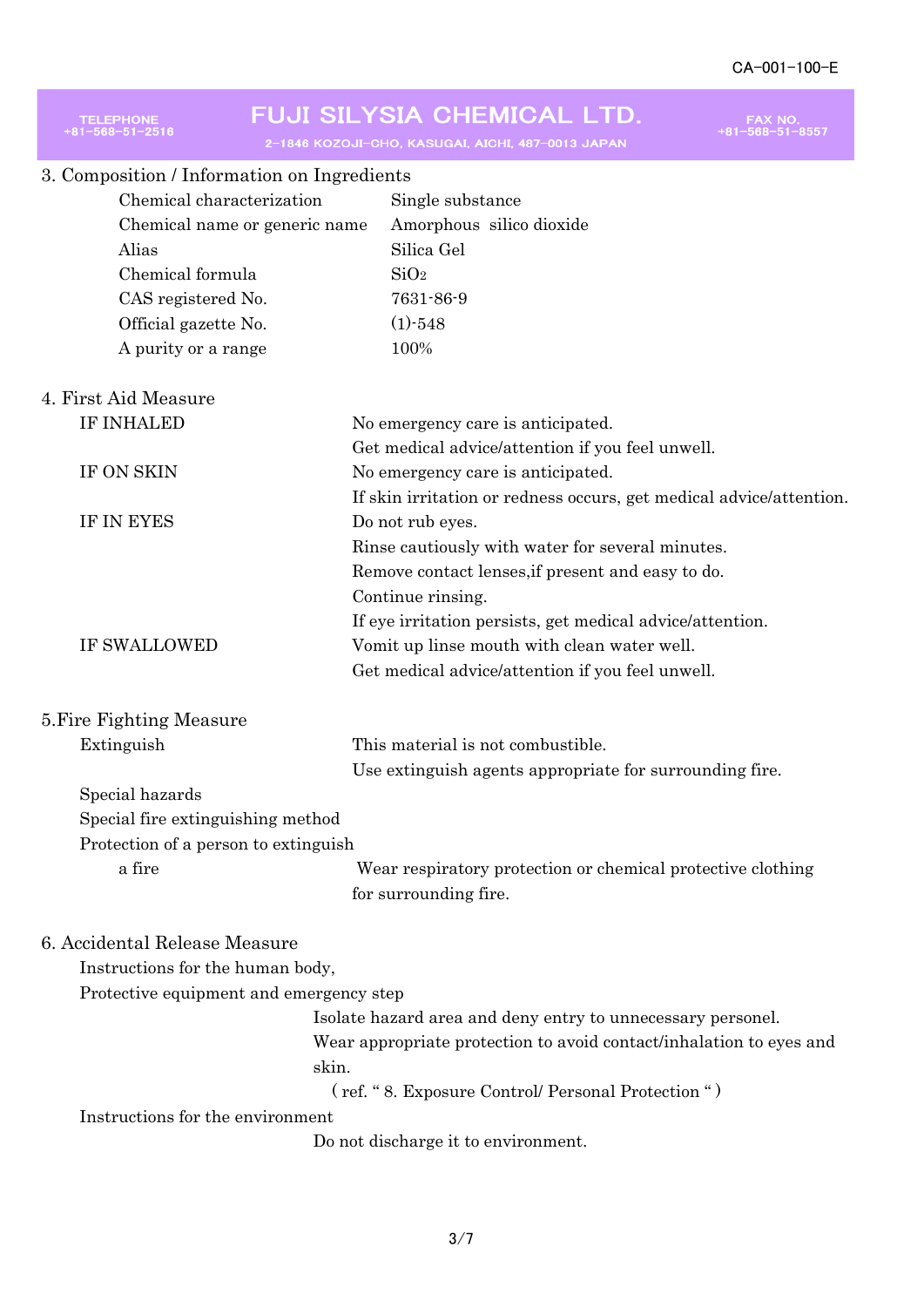÷

| <b>TELEPHONE</b>                                       | FUJI SILYSIA CHEMICAL LTD.<br>FAX NO.                                   |
|--------------------------------------------------------|-------------------------------------------------------------------------|
|                                                        | 2-1846 KOZOJI-CHO, KASUGAI, AICHI, 487-0013 JAPAN                       |
| Collection, neutralization                             |                                                                         |
|                                                        | Vacuum spillage and into an empty container and dispose them later      |
|                                                        | as an industrial waste.                                                 |
| Preventive measures against second disaster            |                                                                         |
|                                                        | Residue on the floor may cause slip, clean up diligently.               |
|                                                        |                                                                         |
| 7. Handling and Storage<br>Handling                    |                                                                         |
| Technical measures                                     | Do the equipment measures in the "8. Exposure Control                   |
|                                                        | Personal Protection ", and wear the protection.                         |
| Local / general ventilation                            |                                                                         |
|                                                        | Do the local and general ventilation in the                             |
|                                                        | " 8. Exposure Control/Personal Protection".                             |
| Safe handling instructions                             |                                                                         |
|                                                        | Take precautionary measures against static discharge.                   |
|                                                        | Do not contact, inhale or swallow.                                      |
|                                                        | Perform ventilation for exhaust to keep the atmospheric                 |
|                                                        | concentration lower than exposure limit.                                |
|                                                        | Wash thoroughlyafter handling.                                          |
| Contact evasion                                        | Refer to the "10. Stability and reactivity".                            |
| Storage                                                |                                                                         |
| <b>Technical Measures</b>                              | Instal lighting and ventilation to store and handle.                    |
|                                                        | Composite hazard substance Refer to the "10. Stability and reactivity". |
| Storage condition                                      | Store in a cool/well-ventilated place to protect from sunlight and      |
|                                                        | rainwater.                                                              |
| Container and packaging materials                      |                                                                         |
|                                                        | Store it in tightly closed container which is                           |
|                                                        | not breakable.                                                          |
| 8. Exposure Control/ Personal Protection               |                                                                         |
| Standard control concentration                         | No setting                                                              |
| Permissible concentration:                             |                                                                         |
| (an exposure limit value/ a biological exposure index) |                                                                         |
| ACGIH(2009)                                            | <b>TLV-TWA</b><br>No setting                                            |
| Equipment measure                                      | Install washing eyes device in a workplace to store this                |
|                                                        | material or handle it.                                                  |
|                                                        | Install a ventilating device to keep an air pollutant less              |
|                                                        | than permissible concentration when dust occurs by a process.           |
| Protective equipment                                   |                                                                         |
| Protection for respiratory                             | Wear appropriate respiratory protection.                                |
| Protection for hands                                   | Wear appropriate protective gloves.                                     |
|                                                        |                                                                         |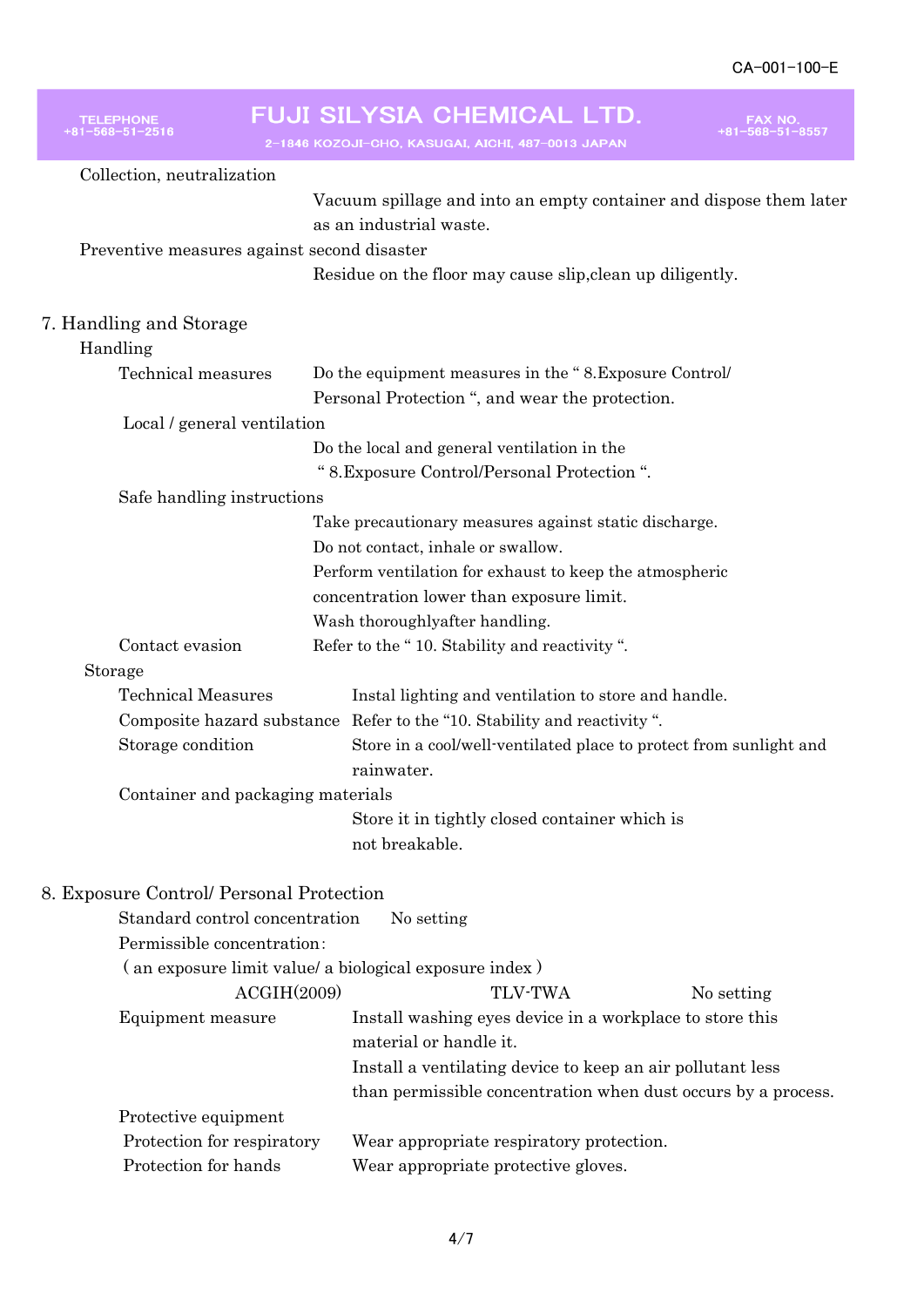FAX NO.<br>+81-568-51-8557

# FUJI SILYSIA CHEMICAL LTD.

2-1846 KOZOJI-CHO, KASUGAI, AICHI, 487-0013 JAPAN

| Protection for eyes | Use personal eye protection.                                             |
|---------------------|--------------------------------------------------------------------------|
|                     | Protection for skin and body Use the apropriate protection suit and mask |
| Hygiene measure     | Wash hands thoroughly after handling.                                    |

## 9. Physical and Chemical Properties

TELEPHONE<br>+81-568-51-2516

| Physical State/Shape/Color              | Soid / Spherical particle / Colorless $\sim$ white |
|-----------------------------------------|----------------------------------------------------|
| Odor                                    | Odorless                                           |
| pH                                      | $3.5 \sim 8.0$ (5% slurry)                         |
| Melting Point                           | $1610^{\circ}$ C                                   |
| <b>Boiling Point</b>                    | $2230^{\circ}$ C                                   |
| Flash point                             | Non-flammable                                      |
| Pyrophoric temperature                  | Non-flammable                                      |
| Explosion range                         | Non-flammable                                      |
| Vapor Pressure                          | $10mmHg(at 1732^{\circ}C)$                         |
| [Conversion value 1333Pa( $1732$ °C)]   |                                                    |
| Vapor Density $(Air = 1)$               | No data                                            |
| Specific Gravity                        | True Specific Gravity 2.2                          |
| Solubility                              | Insoluble in water                                 |
| Octanol / water distributed coefficient | No data                                            |
| Decomposition temperature               | No data                                            |
|                                         |                                                    |

## 10. Stability and Reactivity

| Stable under ordinary conditions of use (ambient temperature)     |
|-------------------------------------------------------------------|
| On reacting with hydrogen fluoride, forms silicon fluoride (gas). |
| Contact with composite hazard substance                           |
| Hydrogen fluoride                                                 |
| Non.                                                              |
|                                                                   |

# 11. Toxicological Information

| <b>Acute Toxicity</b>         |                                                                |
|-------------------------------|----------------------------------------------------------------|
| Oral                          | Silicon dioxide: Rat LD50=7800mg/kg(average) IUCLID(2000)      |
| Dermal                        | Silicon dioxide : Rabbit $LD50 > 5000$ mg/kg $IUCLID(2000)$    |
| Skin corrosion / irritation   | Silicon dioxide $:$ Rabbit not irritating IUCLID $(2000)$      |
| Serious eye damage /          | Silicon dioxide: Human slightly irritating IUCLID(2000)        |
| irritation                    |                                                                |
| Respiratory / skin sensitizer | Not Available                                                  |
| Germ cell mutagenicity        | Silicon dioxide: Negative in vivo micronucleus test using bone |
|                               | marrow of mice (JJFC2003)                                      |
| Carcinogenivity               | Silicon dioxide : Group 3 $IARC(2006)$                         |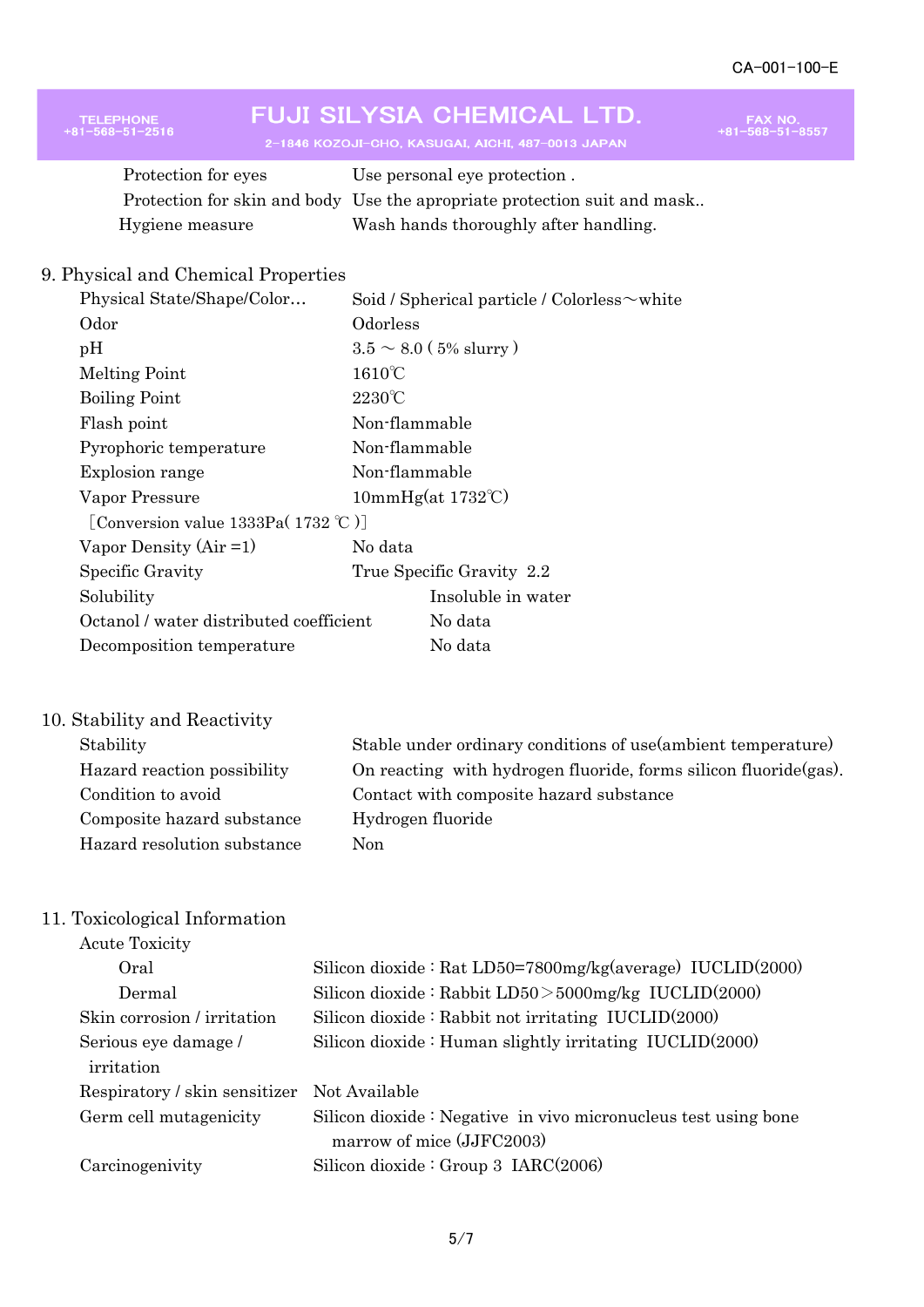# **FUJI SILYSIA CHEMICAL LTD.**

2-1846 KOZOJI-CHO, KASUGAI, AICHI, 487-0013 JAPAN

FAX NO.<br>+81-568-51-8557

Toxic to reproduction toxicity Not Available Specific target organ systemic toxicity (single exposure) Not available. Specific target organ systemic toxicity (repeated exposure) Not available

### 12. Environmental influence information

Hazardous to the aquatic environment- acute hazard Not available Hazardous to the aquatic environment- chronic hazard2 Not available

13. Disposal Considerations

TELEPHONE<br>81-568-51-2516

Leftover waste The disposal of the leftover waste has to be carried out in accordance with the legal requirements. A pollution container and packing Clean a container and recycle it, or

> appropriate disposal must be made according to official regulations. When an empty container is disposed, completely remove contents.

#### 14. Transportation Information

 International regulation Marine regulation information Non-hazardous material Air regulation information Non-hazardous material

### 15. Regulatory Information

#### 16. Other Information

Fuji Silysia Chemical Ltd. provides the information contained herein in good faith but makes no representation as to its comprehensiveness or accuracy. This document is intended only as a guide to the appropriate precautionary handling of the material by a properly trained person using this product. Individuals receiving the information must exercise their independent judgment in determining its appropriateness for a particular purpose.